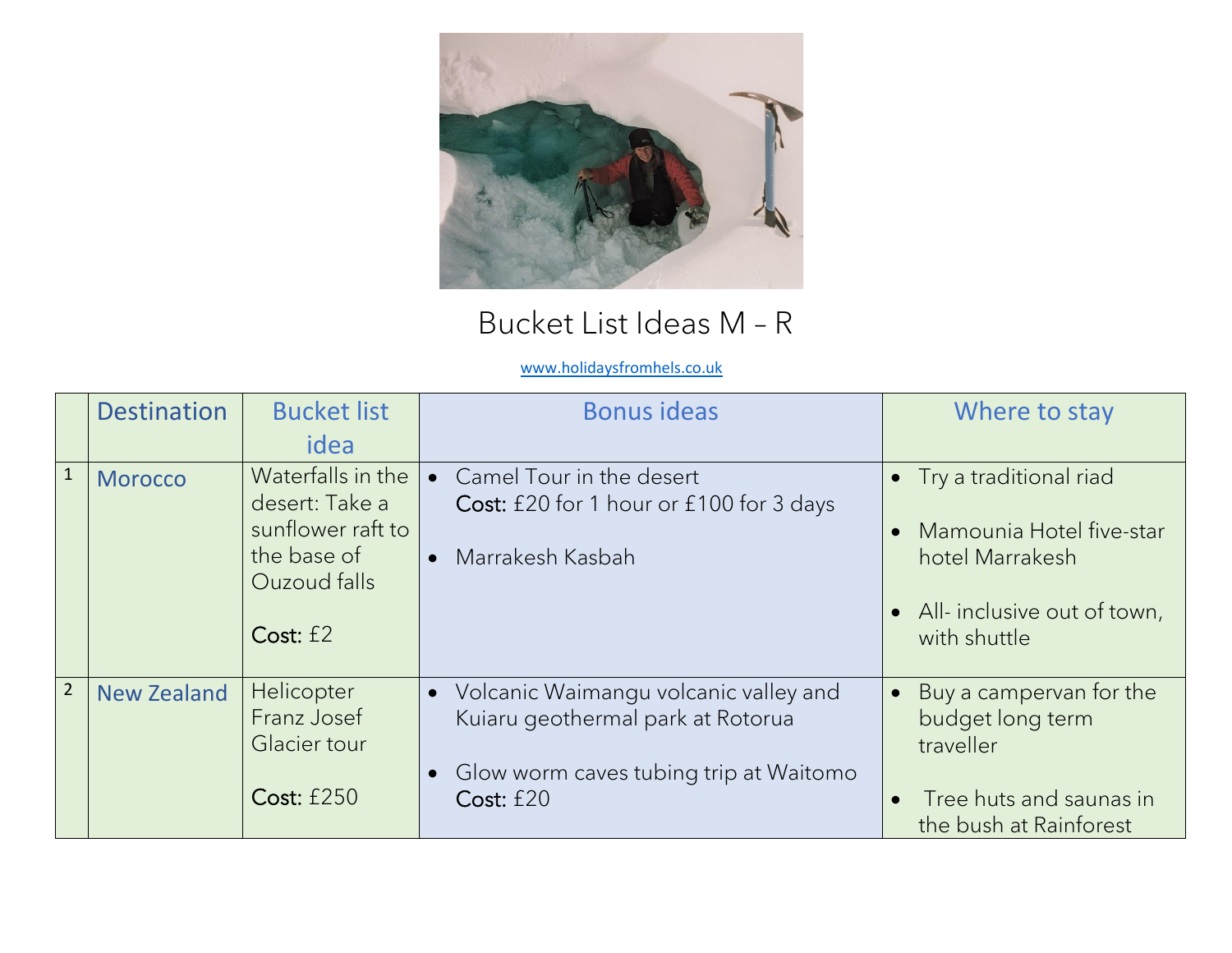|   |             |                     | https://www.waitomo.com/glowworms-<br>and-caves/waitomo-glowworm-caves<br>Abel Tasman scenic cruise £40<br>https://aquataxi.co.nz/                                                                                                                                                                                                                                                                                                                                                                                                                                                                   | $\bullet$ | retreat<br>https://rainforest.nz/<br>5-star jungle retreat<br>https://www.lifeisoutside.<br>com/nz/franz-josef-<br>resorts/te-waonui-forest-<br>retreat/ |
|---|-------------|---------------------|------------------------------------------------------------------------------------------------------------------------------------------------------------------------------------------------------------------------------------------------------------------------------------------------------------------------------------------------------------------------------------------------------------------------------------------------------------------------------------------------------------------------------------------------------------------------------------------------------|-----------|----------------------------------------------------------------------------------------------------------------------------------------------------------|
| 3 | The Outback | Hike the<br>Outback | See the bright yellow Pinnacles in WA<br>$\bullet$<br>(and don't miss Wave Rock)<br>Hike up or around Uluru (don't miss the<br>sunset)<br>Top Uluru tip: Look out for the 4-day<br>Aboriginal festival and the annual camel<br>race<br>Explore the 36 orange domed Olgas<br>See the Garden of Eden and cool desert<br>water of Kings Canyon<br><b>Outback Hiking top tip:</b> Go early to avoid the<br>heat. Wear a fly net<br>Desert Hot Air Balloon - go at dawn to see<br>multiple sun rises and huge kangaroo<br>shadows<br>Cost £150<br>https://www.outbackballooning.com.au/b<br>ook-a-flight/ | $\bullet$ | Bivouac under the stars<br>for the desert adventurer<br>Luxury beds in the desert<br>https://www.ayersrockres<br>ort.com.au/                             |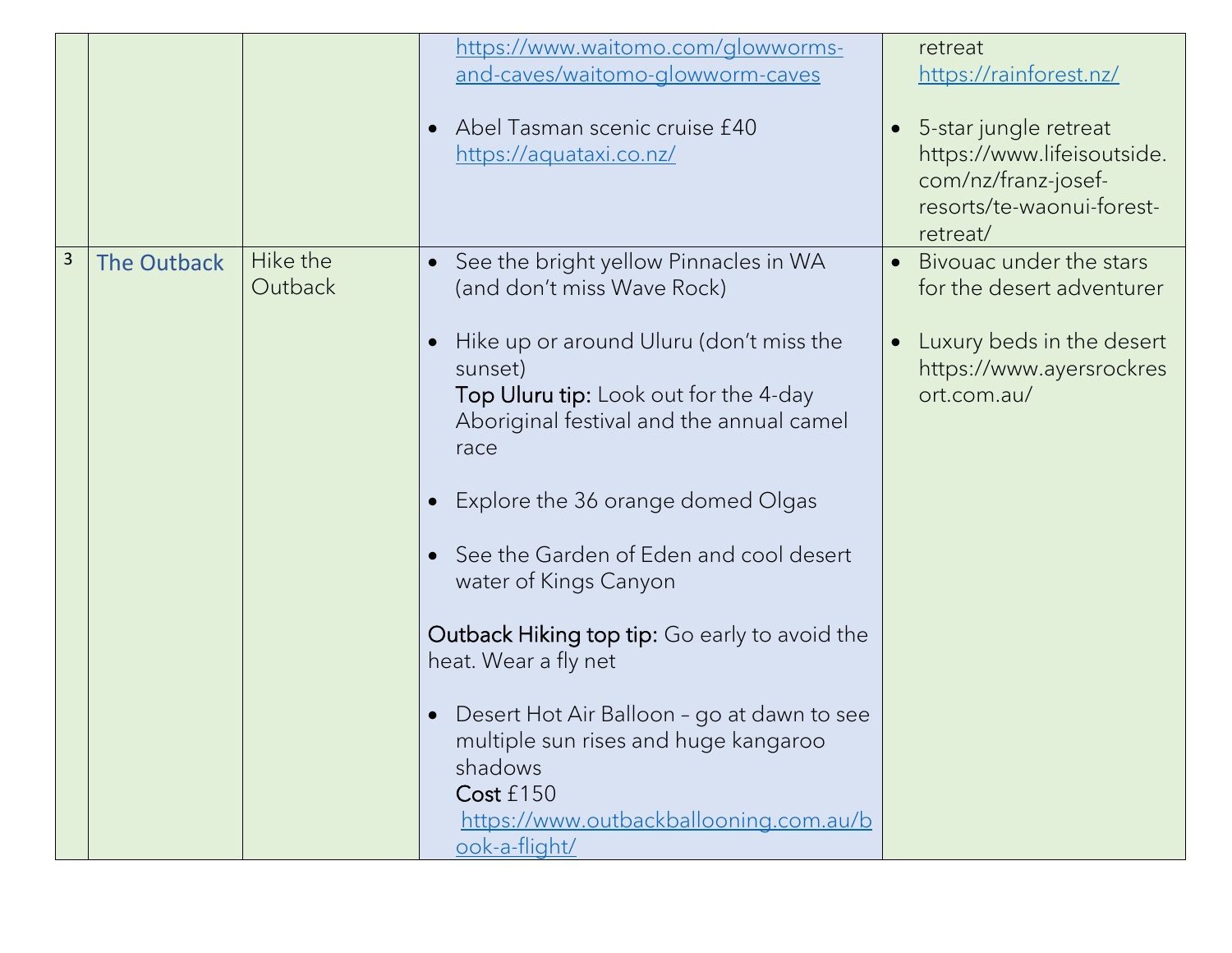|                |            |                                                                                                                                                                                                                     | Jumping Crocodile tour in NT<br>Cost £25<br>https://www.kakadutoursandtravel.com.au<br>/cruise/jumping-crocodile-cruise/                                                               |                                                                                                                                                                                |
|----------------|------------|---------------------------------------------------------------------------------------------------------------------------------------------------------------------------------------------------------------------|----------------------------------------------------------------------------------------------------------------------------------------------------------------------------------------|--------------------------------------------------------------------------------------------------------------------------------------------------------------------------------|
| $\overline{4}$ | Portugal   | Coastal cave<br>canoeing at<br>Lagos or Praia<br>de Bengalil for<br>the cave<br>Cost: £30pp for<br>a 2 hour trip<br>Tips:<br>Stay at the<br>front<br>Take waves<br>head on<br>Take wearable<br>waterproof<br>camera | • Surfing at Sagres, the tip of Europe<br>Medieval festival at Silves with falcons and<br>camels<br>Castles in the sky at Sintra                                                       | Villas and apartments<br>$\bullet$<br>through booking. com<br>and airbnb.<br>For bucket list beds try<br>$\bullet$<br>the five star Vale<br>d'Oliveiras Quinta Resort<br>& Spa |
| 5              | Queensland | Stay in the<br>$\bullet$<br>Daintree<br>Rainforest-<br>for jungle<br>and beach<br>exploration                                                                                                                       | Boat trip to the blue and white<br>Whitsundays. Snorkel with big fish but<br>don't feed them bread.<br>Cost: 3 days/ 2 nights Whitsunday boat<br>trip approx £100pp. from Airlie Beach | Book a jungle lodge in<br>Cape Tribulation -<br>Ferntree Rainforest Lodge<br>https://ferntreerainforesth<br>otel.com/                                                          |